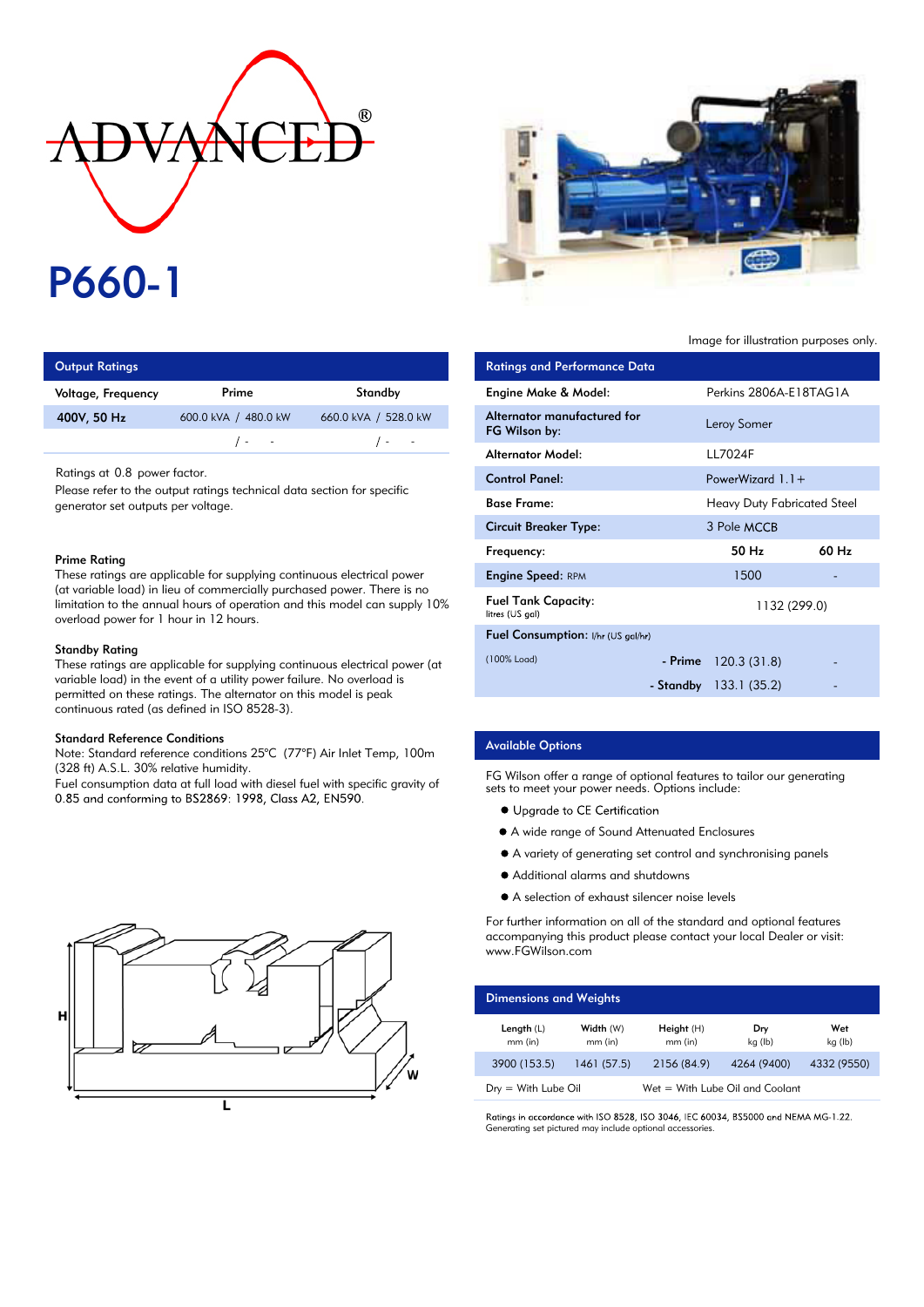| <b>Engine Technical Data</b>                                      |                        |                                                 | <b>Air Systems</b>                                                          |                                                                  | 50 Hz                   | 60 Hz |
|-------------------------------------------------------------------|------------------------|-------------------------------------------------|-----------------------------------------------------------------------------|------------------------------------------------------------------|-------------------------|-------|
| No. of Cylinders / Alignment:                                     |                        | $6/$ In Line                                    | Air Filter Type:                                                            |                                                                  | Non Canister            |       |
| Cycle:                                                            |                        | 4 Stroke                                        | <b>Combustion Air Flow:</b> m <sup>3</sup> /min (cfm)                       |                                                                  |                         |       |
| Bore / Stroke: mm (in)                                            |                        | 145.0 (5.7)/183.0 (7.2)                         |                                                                             | - Prime                                                          | 34.0 (1201)             |       |
| Induction:                                                        |                        | Turbocharged Air To Air<br><b>Charge Cooled</b> |                                                                             | - Standby                                                        | 36.0 (1271)             |       |
| <b>Cooling Method:</b>                                            |                        | Water                                           | <b>Max. Combustion Air Intate</b><br><b>Restriction:</b> $kPa$ (in $H_2O$ ) |                                                                  | 6.4(25.7)               |       |
| <b>Governing Type:</b>                                            |                        | Electronic                                      |                                                                             |                                                                  |                         |       |
| <b>Governing Class:</b>                                           |                        | ISO 8528 G2                                     |                                                                             |                                                                  |                         |       |
| <b>Compression Ratio:</b>                                         |                        | 14.5:1                                          | <b>Cooling System</b>                                                       |                                                                  | 50 Hz                   | 60 Hz |
| Displacement:   (cu. in)                                          |                        | 18.1 (1104.5)                                   | Cooling System Capacity: I (US gal)                                         |                                                                  | 68.5(18.1)              |       |
| <b>Moment of Inertia:</b> kg m <sup>2</sup> (lb/in <sup>2</sup> ) |                        | 7.05 (24091)                                    | <b>Water Pump Type:</b>                                                     |                                                                  | Centrifugal             |       |
| <b>Engine Electrical System:</b>                                  |                        |                                                 | Heat Rejected to Water & Lube Oil:                                          |                                                                  |                         |       |
|                                                                   | - Voltage / Ground     | 24/Negative                                     | kW (Btu/min)                                                                |                                                                  |                         |       |
|                                                                   | - Battery Charger Amps | 70                                              |                                                                             |                                                                  | - Prime 208.0 (11829)   |       |
| Weight: kg (lb)                                                   |                        |                                                 |                                                                             |                                                                  | - Standby 222.0 (12625) |       |
|                                                                   | - Dry                  | 2050 (4519)                                     |                                                                             | Heat Radiation to Room: Heat radiated from engine and alternator |                         |       |
|                                                                   | - Wet                  | 2158 (4758)                                     | kW (Btu/min)                                                                |                                                                  | $-$ Prime 71 9 (4089)   |       |

| <b>Air Systems</b>                                                        | 50 Hz                | 60 Hz |
|---------------------------------------------------------------------------|----------------------|-------|
| Air Filter Type:                                                          | Non Canister         |       |
| <b>Combustion Air Flow:</b> $m^3/m$ in (cfm)                              |                      |       |
|                                                                           | - Prime $34.0(1201)$ |       |
| - Standby                                                                 | 36.0 (1271)          |       |
| <b>Max. Combustion Air Intate</b><br><b>Restriction:</b> kPa (in $H_2O$ ) | 6.4(25.7)            |       |

| 14.5:1         | <b>Cooling System</b>                                                     | 50 Hz                   | 60 Hz |
|----------------|---------------------------------------------------------------------------|-------------------------|-------|
| 18.1 (1104.5)  | Cooling System Capacity: I (US gal)                                       | 68.5(18.1)              |       |
| 7.05 (24091)   | Water Pump Type:                                                          | Centrifugal             |       |
|                | Heat Rejected to Water & Lube Oil:                                        |                         |       |
| 24/Negative    | kW (Btu/min)                                                              | - Prime $208.0(11829)$  |       |
| 70             |                                                                           | - Standby 222.0 (12625) |       |
| 2050 (4519)    | Heat Radiation to Room: Heat radiated from engine and alternator          |                         |       |
| 2158 (4758)    | kW (Btu/min)<br>- Prime                                                   | 71.9 (4089)             |       |
|                | - Standby                                                                 | 81.3 (4623)             |       |
|                | Radiator Fan Load: kW (hp)                                                | 9.0(12.1)               |       |
| 50 Hz<br>60 Hz | Radiator Cooling Airflow: m <sup>3</sup> /min (cfm)                       | 373.2 (13179)           |       |
| 1500           | <b>External Restriction to</b><br><b>Cooling Airflow:</b> Pa (in $H_2O$ ) | 125(0.5)                |       |

Designed to operate in ambient conditions up to 50°C (122°F).

Contact your local FG Wilson Dealer for power ratings at specific site conditions.

| <b>Lubrication System</b>      |                |
|--------------------------------|----------------|
| Oil Filter Type:               | Eco, Full Flow |
| Total Oil Capacity: I (US gal) | 62.0(16.4)     |
| Oil Pan: $1(US gal)$           | 53.0 (14.0)    |
| Oil Type:                      | API CH4 / CI4  |
| Oil Cooling Method:            | Water          |

| <b>Exhaust System</b>                           | 50 Hz                  | $60$ Hz |
|-------------------------------------------------|------------------------|---------|
| Maximum Allowable Back Pressure:<br>kPa (in Hg) | 6.9(2.0)               |         |
| <b>Exhaust Gas Flow:</b> $m^3/m$ in (cfm)       |                        |         |
|                                                 | $-$ Prime $96.0(3390)$ |         |
|                                                 | - Standby 104.0 (3673) |         |
| Exhaust Gas Temperature: °C (°F)                |                        |         |
| - Prime                                         | 568 (1054)             |         |
|                                                 | - Standby 571 (1060)   |         |
|                                                 |                        |         |

| Performance                 |           | $50$ Hz        | 60 Hz |
|-----------------------------|-----------|----------------|-------|
| <b>Engine Speed:</b> rpm    |           | 1500           |       |
| Gross Engine Power: kW (hp) |           |                |       |
|                             | - Prime   | 539.7 (724.0)  |       |
|                             | - Standby | 592.7 (795.0)  |       |
| <b>BMEP:</b> $kPa$ (psi)    |           |                |       |
|                             | - Prime   | 2381.0 (345.4) |       |
|                             | - Standby | 2615.0 (379.3) |       |

|                                               | <b>Fuel System</b>                                  |                                           |              |             |             |
|-----------------------------------------------|-----------------------------------------------------|-------------------------------------------|--------------|-------------|-------------|
|                                               | <b>Fuel Filter Type:</b><br>Eco Replaceable Element |                                           |              |             |             |
| Recommended Fuel:<br>Class A2 Diesel, BSEN590 |                                                     |                                           |              |             |             |
|                                               |                                                     | <b>Fuel Consumption:</b> I/hr (US gal/hr) |              |             |             |
|                                               |                                                     | 110%                                      | 100%         | 75%         | 50%         |
|                                               | Prime                                               | Load                                      | Load         | Load        | Load        |
|                                               | 50 Hz                                               | 133.1 (35.2)                              | 120.3(31.8)  | 89.9 (23.7) | 61.6(16.3)  |
|                                               | $60$ Hz                                             |                                           |              |             |             |
|                                               |                                                     |                                           |              |             |             |
|                                               |                                                     |                                           | 100%         | 75%         | 50%         |
|                                               | <b>Standby</b>                                      |                                           | Load         | Load        | Load        |
|                                               | 50 Hz                                               |                                           | 133.1 (35.2) | 98.8 (26.1) | 67.1 (17.7) |
|                                               | 60 Hz                                               |                                           |              |             |             |

(Based on diesel fuel with a specific gravity of 0.85 and conforming to BS2869, Class A2)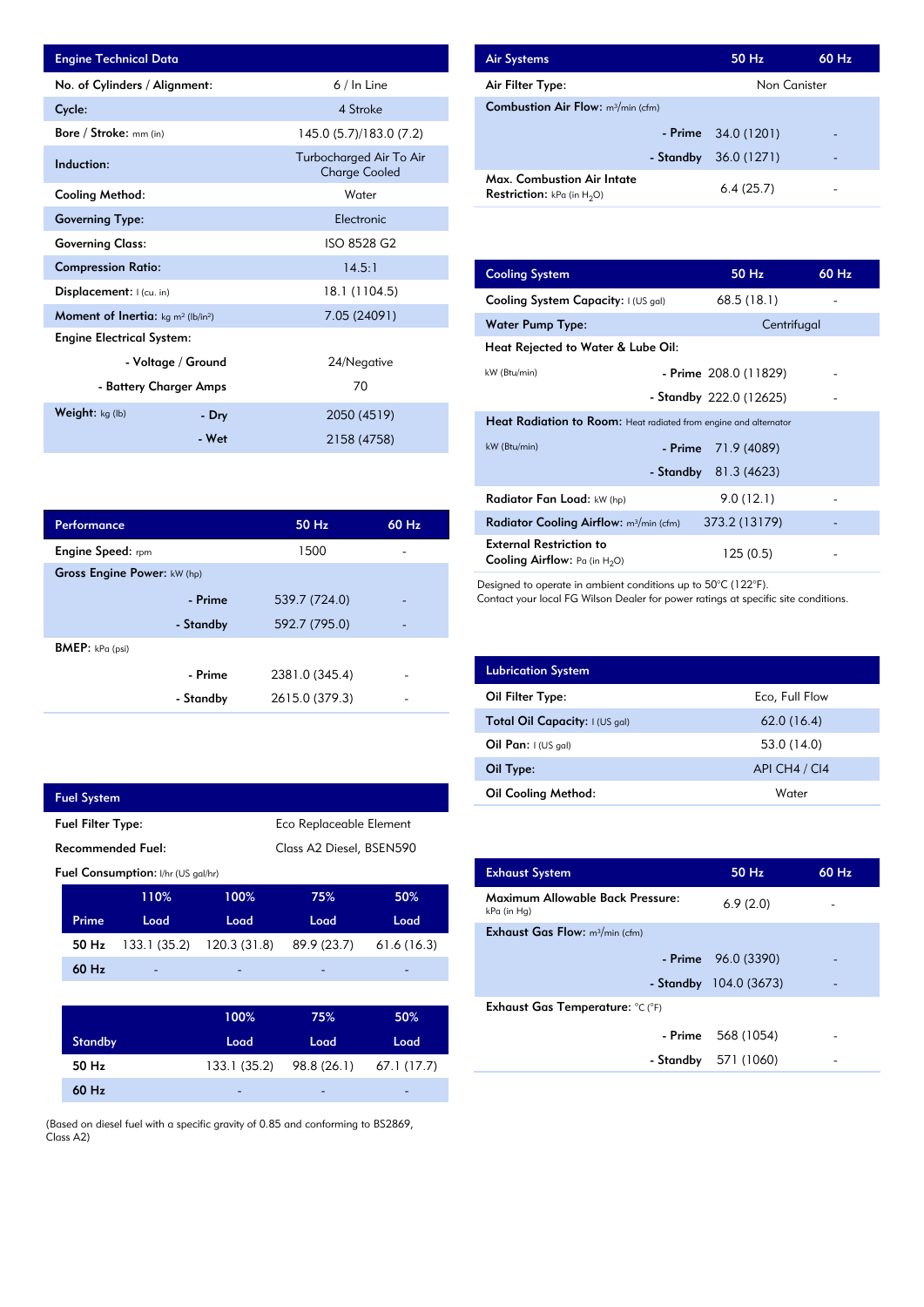| <b>Alternator Physical Data</b> |                |
|---------------------------------|----------------|
| Manufactured for FG Wilson by:  | Leroy Somer    |
| Model:                          | <b>LL7024F</b> |
| No. of Bearings:                |                |
| <b>Insulation Class:</b>        | н              |
| <b>Winding Pitch Code:</b>      | $2/3 - 6S$     |
| Wires:                          | 6              |
| Ingress Protection Rating:      | IP23           |
| <b>Excitation System:</b>       | AREP           |
| <b>AVR Model:</b>               | R450M          |

| <b>Alternator Operating Data</b>         |                                                            |
|------------------------------------------|------------------------------------------------------------|
| <b>Overspeed:</b> rpm                    | 2250                                                       |
| <b>Voltage Requation: (Steady state)</b> | $+/- 0.5%$                                                 |
| Wave Form NEMA $= TIF$ :                 | 50                                                         |
| Wave Form IEC $=$ THE:                   | 2.0%                                                       |
| <b>Total Harmonic content LL/LN:</b>     | 4.0%                                                       |
| Radio Interference:                      | Suppression is in line with European<br>Standard EN61000-6 |
| Radiant Heat: kW (Btu/min)               |                                                            |
| - 50 Hz                                  | 39.3 (2235)                                                |
| - 60 Hz                                  |                                                            |

| Alternator<br>Performance Data: | 50 Hz    |          |          |  |
|---------------------------------|----------|----------|----------|--|
| Data Item                       | 415/240V | 400/230V | 380/220V |  |
|                                 |          |          |          |  |
| <b>Motor Starting</b>           | 1475     | 1376     | 1249     |  |
| Capability* kVA                 |          |          |          |  |
| <b>Short Circuit</b>            |          |          |          |  |
| Capacity** %                    | 300      | 300      | 300      |  |
| <b>Reactances: Per Unit</b>     |          |          |          |  |
| Xd                              | 3.083    | 3.319    | 3.555    |  |
| X'd                             | 0.160    | 0.173    | 0.185    |  |
| $X^{\prime\prime}$ d            | 0.127    | 0.137    | 0.147    |  |

Reactances shown are applicable to prime ratings.

\*Based on 30% voltage dip at 0.6 power factor and AREP excitation system.

\*\*With optional permanent magnet generator or AREP excitation.

| Voltage Technical Data 50 Hz |        |       |          |       | Voltage Technical Data 60 Hz |        |    |          |  |  |  |
|------------------------------|--------|-------|----------|-------|------------------------------|--------|----|----------|--|--|--|
| Voltage                      | Prime: |       | Standby: |       | Voltage                      | Prime: |    | Standby: |  |  |  |
|                              | kVA    | kW    | kVA      | kW    |                              | kVA    | kW | kVA      |  |  |  |
| 415/240V                     | 600.0  | 480.0 | 660.0    | 528.0 |                              |        |    |          |  |  |  |
| 400/230V                     | 600.0  | 480.0 | 660.0    | 528.0 |                              |        |    |          |  |  |  |
| 380/220V                     | 580.0  | 464.0 | 638.0    | 510.4 |                              |        |    |          |  |  |  |
|                              |        |       |          |       |                              |        |    |          |  |  |  |
|                              |        |       |          |       |                              |        |    |          |  |  |  |
|                              |        |       |          |       |                              |        |    |          |  |  |  |
|                              |        |       |          |       |                              |        |    |          |  |  |  |
|                              |        |       |          |       |                              |        |    |          |  |  |  |
|                              |        |       |          |       |                              |        |    |          |  |  |  |
|                              |        |       |          |       |                              |        |    |          |  |  |  |
|                              |        |       |          |       |                              |        |    |          |  |  |  |
|                              |        |       |          |       |                              |        |    |          |  |  |  |